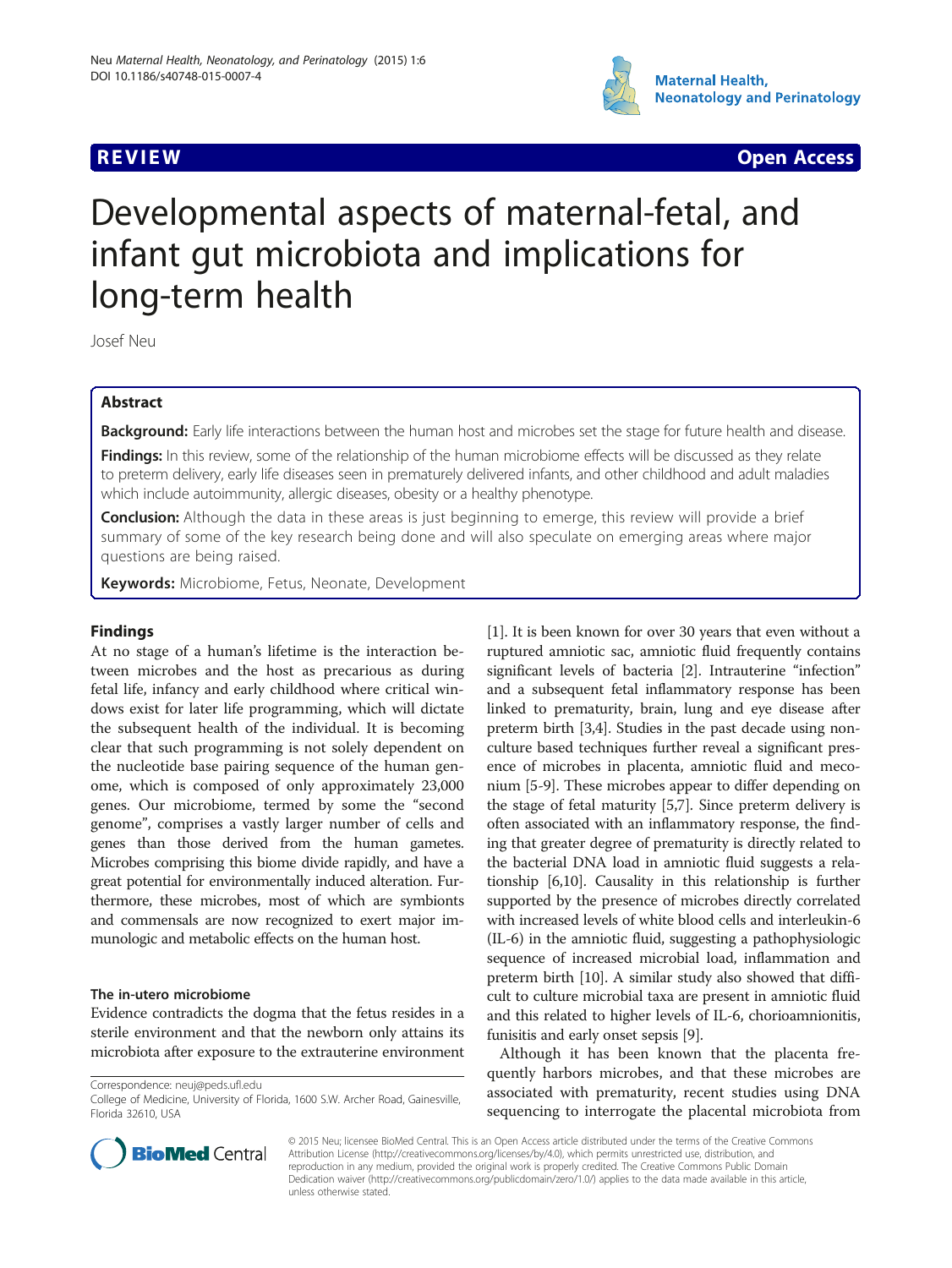infants born at various gestational ages have been performed [[5\]](#page-5-0). A relationship between different taxa of microbes and level of prematurity as well as infections early in pregnancy were found. Intriguingly a similarity between placental microbes and those found in the mouth from the human microbiota database was discovered. This intriguing finding related placental samples derived from pregnant mothers. However, mouth microbiota samples were derived from a separate non-pregnant female database and not the same pregnant mothers. This requires additional studies wherein samples from different sites in the same woman are analyzed. The fact that E. coli was one of the largest taxa represented in the placental samples is of interest in that this is a common resident of the intestine and thus suggests a potential intestinal origin.

It is common dogma that the baby's first stool (meconium) is sterile. Studies demonstrating that meconium from both preterm and term neonates frequently contain cultivatable and non- cultivatable microbes refute this notion [\[7,8,11,12\]](#page-5-0). The origin of these microbes is unknown, but tenable support for the hypothesis that these are derived from swallowed amniotic fluid has been bolstered by recent studies that show a high degree of similarity between meconium microbes in those derived from the literature to be found in amniotic fluid [[7\]](#page-5-0). As with the aforementioned placenta studies, this finding also requires validation using multisite analysis from the same pregnant woman.

Thus, the classic dogma that the newborn emerges from a sterile environment should be considered a shortsighted assumption. It is clear that the fetal immune system, especially that of the fetal intestine is rapidly evolving during gestation and that postnatal morbidities such as necrotizing enterocolitis, chronic lung disease, brain white matter disease and other inflammatory conditions are likely to be affected by microbial colonization that occurs well before the infant leaves the uterus (Figure 1).

One concept of in utero colonization has been that microbes residing in the vagina ascend to the choriodecidual membranes, where they translocate into amniotic fluid [\[13,14\]](#page-5-0). One hypothesis suggests that an inflammatory response originating from the decidua leads to preterm labor. Although this remains a commonly held belief, studies suggest that inflammation in decidua is not a cause of preterm labor, but rather is caused by labor [[15\]](#page-5-0). An alternative source of the inflammatory response that has not been given much attention is the fetus. The fetus is exposed to microbes through the fetal skin, lungs, and gastrointestinal tract. Fetal gastrointestinal tract exposure to these microbes appears to be of particular interest because large quantities of amniotic fluid are swallowed during the last stage of pregnancy and thus expose the fetal intestine to these microbes





[[16,17\]](#page-5-0). The fact that the fetal intestine is a highly immunoreactive organ [\[18\]](#page-5-0) that may elaborate an inflammatory response to these microbes, which in turn may ultimately be responsible for triggering preterm labor is intriguing and begs additional studies.

The site of entry of the microbes in the placenta, amniotic fluid and fetus remains unclear. However, a recent study contradicts the notion that the microbes originating from the vagina are the origin of preterm labor [\[19](#page-5-0)]. Other potential hematogenous sources are the maternal mouth via inflamed periodontal tissue and the maternal intestinal tract [\[13\]](#page-5-0). If, in fact, the maternal intestine is the origin of the microbes that are found in the fetus and in the uterus, and if these indeed are related to inflammatory responses that originate in the fetus that may induce preterm labor, this offers an exciting area for interventions that include maternal dietary manipulation and microbial therapeutic alterations by providing certain microbes into the mother's diet [\[20](#page-5-0)] or perhaps even very specific anti-microbial therapies that prevent those microbes associated with preterm labor from thriving in the maternal intestine and consequently the placenta, amniotic fluid and the fetus.

In summary, pregnancy is the beginning of bacterial exposure for the developing embryo and fetus. The origins of these bacteria include the maternal gastrointestinal tract and these bacteria have been isolated in umbilical cord blood, amniotic fluid placenta, fetal membranes and meconium. These microorganisms in many cases have been associated with no clinical evidence of infection in either the mother or the fetus. One can speculate that the microbiota to which the fetus is exposed may stimulate an inflammatory response, and depending on the types of microbes present, stimulate preterm labor. Furthermore, these bacteria or their components may also contribute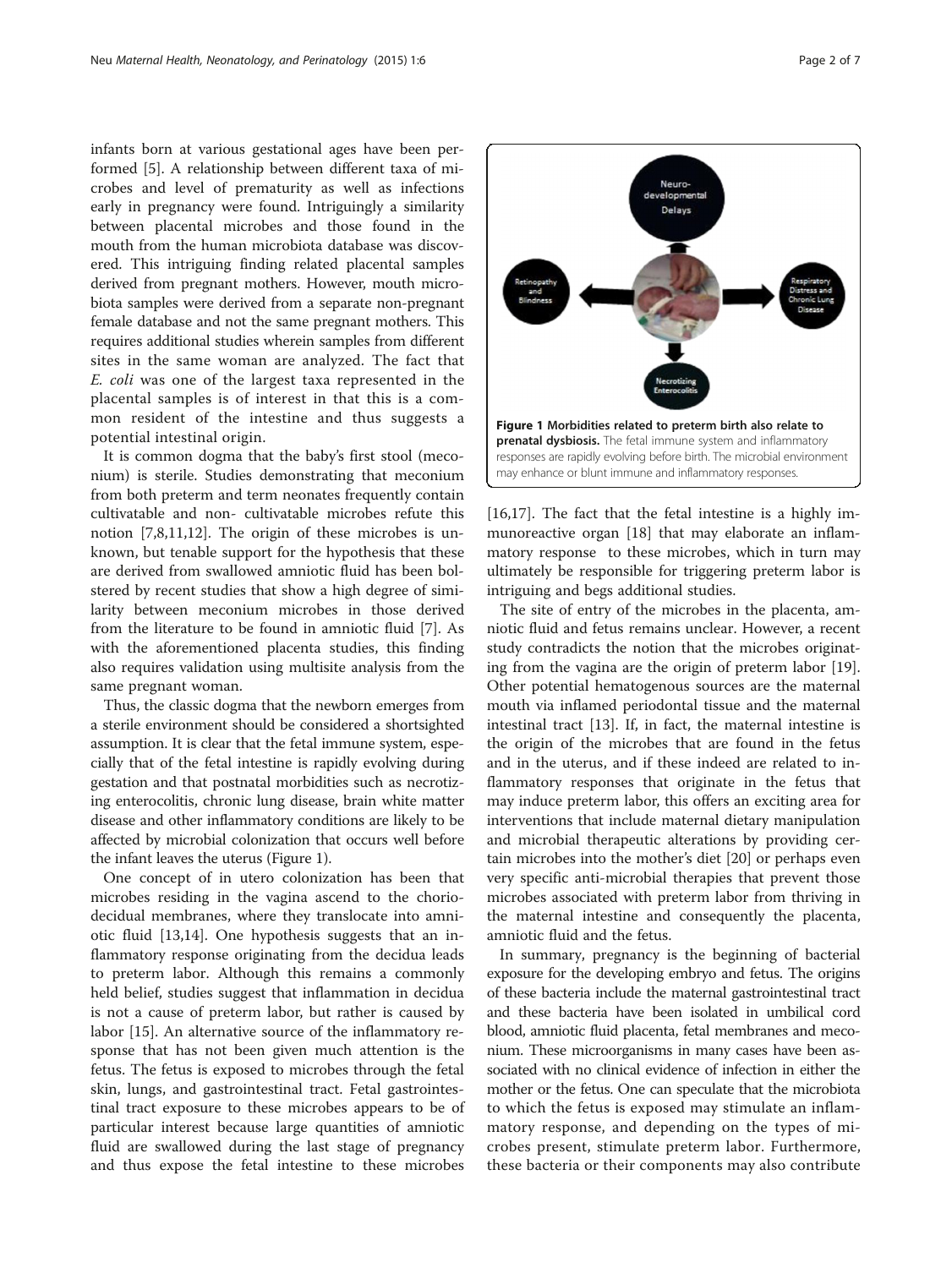to immunologic stimulation that may lead to subsequent injury to the fetus and neonate [\[4](#page-5-0),[21\]](#page-5-0) or even immunologic tolerance [\[22\]](#page-5-0) that leads to prevention of certain diseases such as those associated with autoimmunity and allergy in later life.

## Pre and perinatal factors affecting the developing microbiome

Given that prenatal microbiota have profound effects on the fetus and subsequent development, various mechanisms of how these microbes relate to the host remain an exciting area for research. Since this is such a critical window for development, the interaction of microbes with the host and with environmental perturbations such as maternal diet, antibiotics, and other microbial exposures may play a highly significant role (Table 1).

While it may be enlightening to determine the taxonomy of microbes present during this highly vulnerable time, even more important is a better understanding of the function of these microbes and their interaction with the host. The microbial metabolites and immunologic responses in mothers' gastrointestinal tracts and genitourinary systems and mouth may have profound effects on the fetus. Various metabolites such as short chain fatty acids may be highly epi-genetically active and thus

## Table 1 Factors that may affect the newborn microbiome and subsequent development

| Prenatal  |                          |
|-----------|--------------------------|
|           | Maternal hygiene         |
|           | Maternal Dental Hygiene  |
|           | Maternal diet            |
|           | Maternal infection       |
|           | Maternal antibiotics     |
| Perinatal |                          |
|           | Maternal antibiotics     |
|           | Mode of delivery         |
|           | Presence of Labor        |
| Postnatal |                          |
|           | Bathing                  |
|           | Skin to skin mother care |
|           | Incubator                |
|           | Caretaker handwashing    |
|           | Breastfeeding status     |
|           | Heat Treatment of Milk   |
|           | Infection                |
|           | Mechanical ventilation   |
|           | Invasive central lines   |
|           | Indwelling feeding tubes |

play a major role in determining subsequent phenotypes when the fetus reaches later age.

Studies in both animals and humans are beginning to support these notions. Autoimmune diseases such as type I diabetes may be affected by such maternal environmental factors as type of diet and antibiotic treatment. For example, a study in pregnant non-obese diabetic (NOD) mice fed a gluten-free or standard diet until the pups were weaned to a standard diet showed that the early life gluten-free environment decrease the incidence of diabetes and insulitis in the offspring [[23\]](#page-5-0). This was associated with differences in the intestinal microbiota of the mothers who were fed the gluten-free diet. Of interest is that pancreatic regulatory T cells were increased in the gluten-free fed offspring as were tight junction related genes in the intestine, which also corresponded to decreased intestinal gene expression of proinflammatory cytokines. Another study using the NOD diabetic mouse model involved treatment of pregnant mothers with a cocktail of antibiotics and investigation of T lymphocyte populations in the offspring [\[24\]](#page-5-0). The offspring from NOD mothers treated with antibiotics during gestation showed a reduction in the diversity of the gut microbiota, as would be expected. In addition, the offspring of mothers treated with antibiotics also showed immunologic alterations of the gut immune system which potentially could become a risk factor for the development of diabetes in these animals.

Cesarean section versus vaginal delivery also appears to affect subsequent microbial colonization in the intestine of the newborn and infant. A study by Dominguez Bello [[25](#page-5-0)] using 16SrRNA sequencing suggested that vaginally delivered infants acquired bacterial communities resembling their own mother's vaginal microbiota whereas C-section infants were colonized by bacterial communities similar to those found in the mother's skin. Of interest is that in this study the differences were seen in meconium, the infants first stool, which would more likely represent the in utero environment rather than whether the infant passed through the birth canal or was born by cesarean section. This raises the question of whether the mothers need for a C-section versus vaginal delivery may have been responsible for differences in the microbiota in these infants, rather than the mode of delivery. Nevertheless, a Canadian study evaluated fecal microbiota at four months of age [\[26](#page-5-0)] in healthy infants who were born by either Csection versus vaginal delivery. Differences were seen in the fecal microbiota of infants born by C-section versus vaginal delivery at the phylum level at four months after birth. Further evaluation revealed that most of these differences were seen in infants who were fed with formula. Those infants receiving mothers' milk exhibited only minor differences at four months whether or not they were born by C-section versus vaginal delivery. In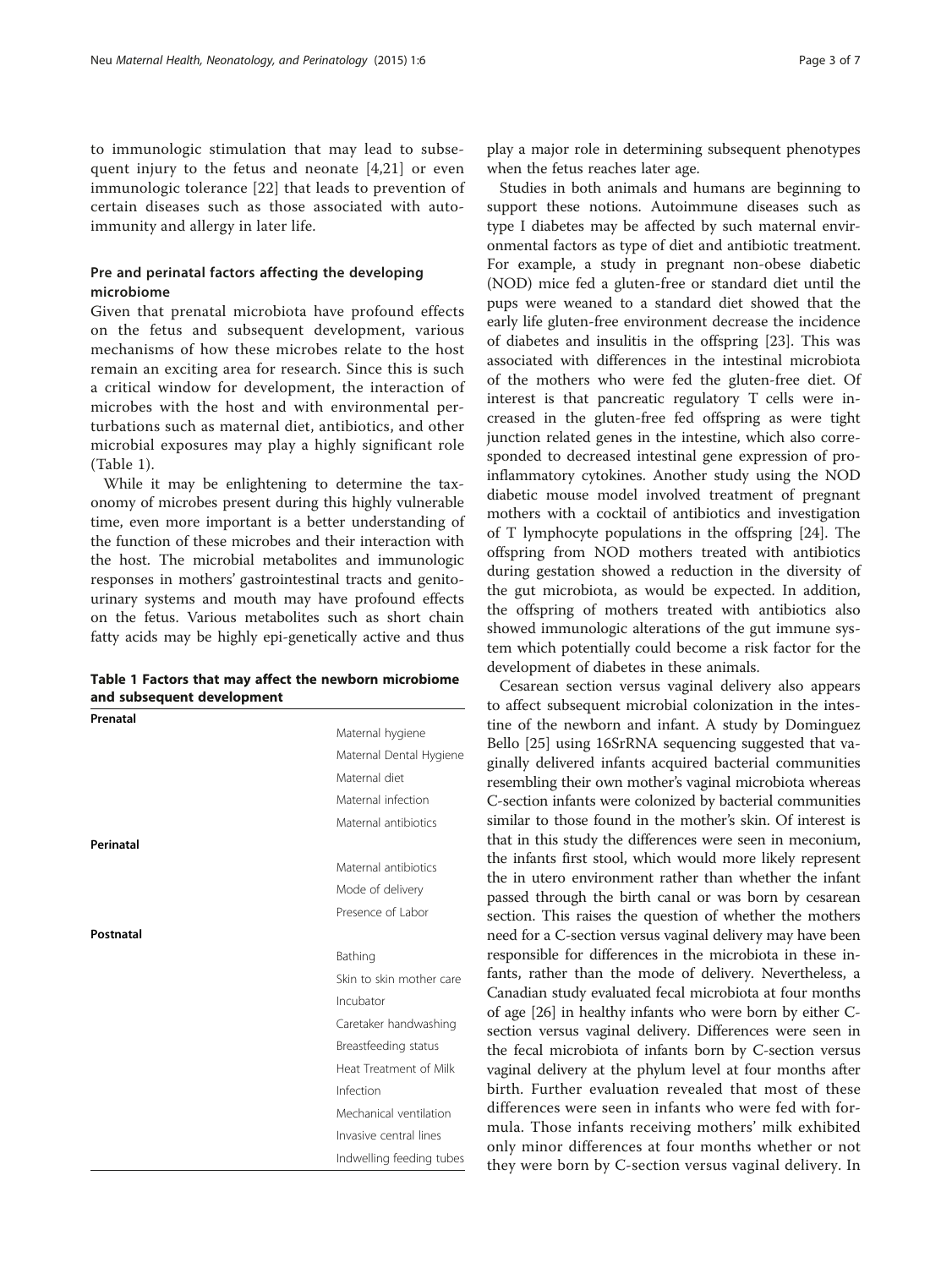another study done at the Karolinska Institute in Sweden [[27](#page-5-0)], major differences in microbial diversity were seen up to two years after birth in the fecal microbiota of infants who had been delivered by cesarean section versus vaginal delivery. There was a preponderance of Bacteroidetes in the infants born by vaginal delivery and this was seen in parallel to higher levels of anti-inflammatory mediators in the same infants who had the higher levels of Bacteroidetes. These microbes are known to have in their cell walls a protein which stimulates the production of these anti-inflammatory mediators [\[28\]](#page-5-0).

Since several epidemiologic studies suggest a greater preponderance of autoimmune diseases, celiac disease, obesity and other disorders in infants born by cesarean section [\[29](#page-5-0)], this raises the question of whether increasing levels of cesarean section may become a public health issue in areas where C-sections are highly prevalent. This is especially important in some countries where the prevalence of cesarean section has been approaching very high levels, up to 80%.

#### The preterm neonate

#### Enteral versus parenteral feeding

In neonatal intensive care, there has been a reluctance to utilize the neonatal gastrointestinal tract for feeding infants, largely because of the fear of necrotizing enterocolitis (NEC) and also because many of these infants experience various levels of feeding intolerance. Instead, these infants are nourished with intravenous parenteral nutrition, which does provide nutrients to the rapidly developing preterm infant, but is suboptimal in terms of supporting intestinal mucosal growth and development. At the same time that the infant gastrointestinal tract is not being directly nourished with enteral feedings, microbes residing in the gastrointestinal tract of these infants also are exposed to a lack of nutrients. This raises the question of whether the lack of nutrient substrates for microbes may affect microbial ecology and subsequent interaction with the human host. It also raises the question of whether these dietary perturbations may have an effect on subsequent development of some of diseases seen in preterm infants such as NEC, cholestatic liver disease, chronic lung disease or brain white matter disease. Studies in animals suggest that enteral nutrient deprivation leads to a shift in intestinal microbiota to predominantly gram negative Proteobacteria [[30\]](#page-5-0). Along with this is seen an increase in expression of pro-inflammatory cytokines within the intestinal mucosa and loss of the epithelial growth factors which decrease epithelial cell proliferation and increase apoptosis [[30\]](#page-5-0). Highly germane to this study in animals, is recent work done in human infants by different research groups that show a relationship of the Proteobacteria phylum of bacteria in

the intestine to the development of NEC in preterm infants [[31](#page-5-0)-[33\]](#page-5-0).

#### Antibiotics

The use of broad spectrum intravenous antibiotics in very low birth weight infants shortly after birth is very common. In fact, ampicillin and gentamicin are the two most commonly used drugs in neonatal intensive care [[34\]](#page-5-0). Of interest is the fact that recent studies show that the use of antibiotics as well as increased duration of these antibiotics is associated with a greater likelihood of the development of NEC and death [\[35,36\]](#page-5-0). The use of antibiotics in these infants has been shown to alter the intestinal microbial ecology [[37,38\]](#page-5-0). The mechanisms of how these alterations may alter host responses are not yet clearly understood, but there are several possibilities. The development of a dysbiosis after prolonged antibiotic treatment may alter the commensal bacteria population found at the surface of the intestine, such that these commensal bacteria no longer provide colonization protection from potential pathogens at the intestinal surface [[39](#page-5-0)-[41](#page-5-0)]. Pathogens can then interact with the intestinal surface including the cells that underlie the epithelial layer that are highly immunoreactive and may result in a brisk inflammatory response associated with inflammation related diseases such as NEC, late onset sepsis as well as the distal organ damage to the liver, lung and the brain.

Although antibiotic stewardship is becoming more common in obstetrics and neonatal intensive care, we still have a long way to go when it comes to overuse of antibiotics. Despite benefits of antenatal antibiotics, these are known to increase late onset neonatal infections [[42\]](#page-5-0). Likewise, the notion that preterm delivery is directly caused by pathogens that may affect the newborn that can also be treated with early antibiotics has never been fully evaluated. The use of early antibiotics in the first days after birth is also correlated with increased prevalence of late onset sepsis by potentially antimicrobial resistant and dangerous microbes such as Pseudomonas, Klebsiella and E. coli [\[43](#page-5-0)]. The fact that the microbes can only be found in a small percentage, approximately 2%, [[44](#page-5-0)] in the blood cultures of the babies treated for presumptive sepsis in the immediate newborn, suggests very strongly that there is over use of antibiotics in this population. This is clearly an area that requires further investigation and prompt attention.

#### Medications

The human premature neonate has been shown to have low gastric acid output in the first weeks after birth. Gastric acidity is known to be a major non-immune defense mechanism against various infections. Preterm infants have relatively low gastric acid production in the first weeks after birth [[45](#page-5-0)]. Many premature neonates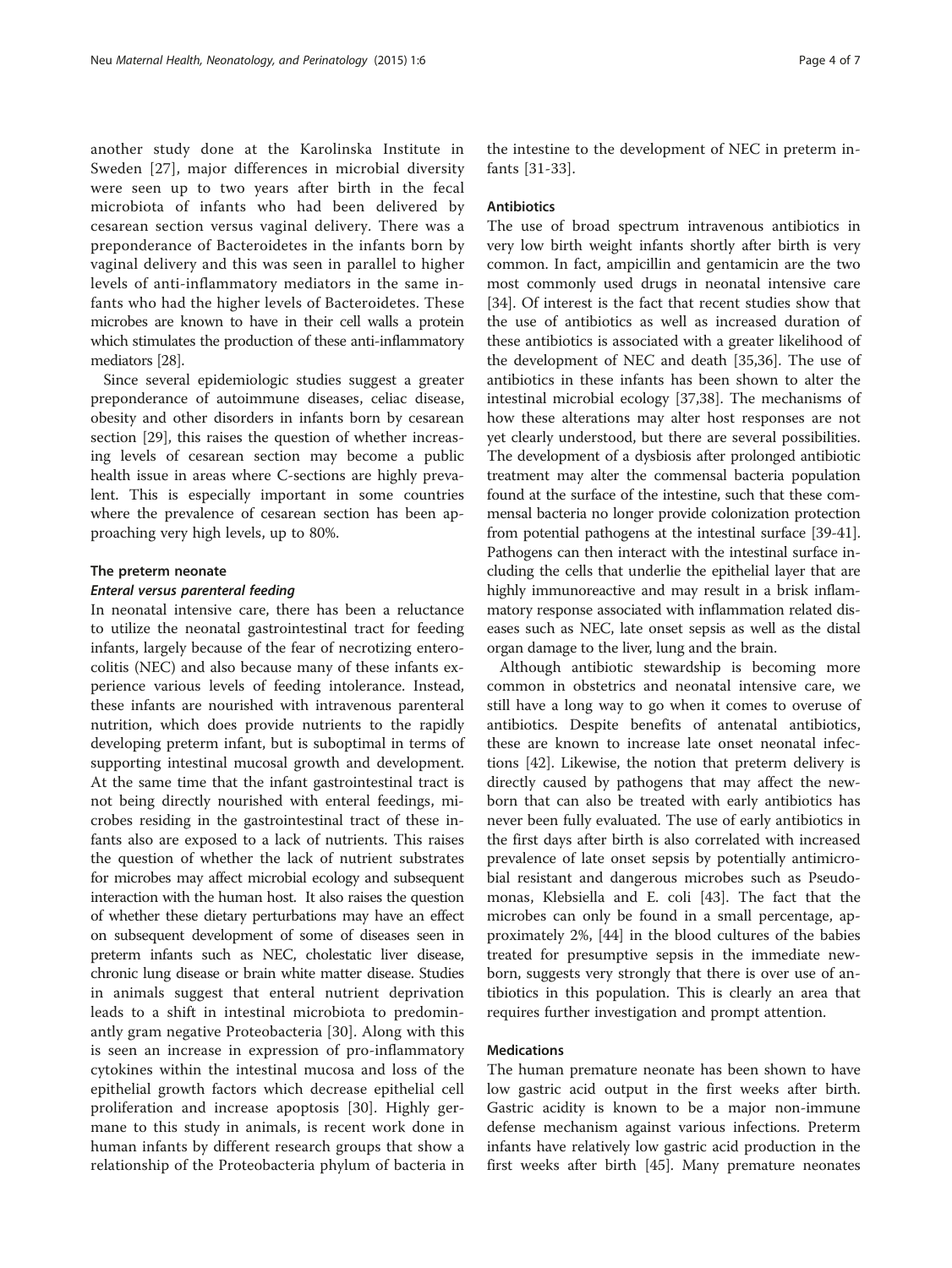are treated with the class of drugs known as H2 blockers. Mostly these infants suffer from apneic and bradycardic events, which are thought to be related to acid gastroesophageal reflux. Studies have shown that the relationship between gastroesophageal reflux and apnea and bradycardia is actually quite low, approaching approximately 3% [\[46\]](#page-5-0). These acid blockers have been shown to increase the odds of development of NEC and have been associated with increased death in these infants [[47\]](#page-5-0).

The precise mechanisms of how these affect the intestinal micobiome is not well understood, but recent studies showing that Proteobacteria, the microbes that have been associated with NEC, do not survive well in an acidic environment [[48](#page-5-0)]. Hence, removing this acidic environment may result in a better environment for these bacteria to survive and result in pathogenesis. Along with the data on H2 blockers being associated with greater NEC, there is a small study that showed that acidification of formula resulted in a lower incidence of NEC in preterm infants [[49\]](#page-5-0). Therefore routine use of acid blockers in neonatal intensive care to prevent apneas and bardycardias is not indicated.

## Diet: formula versus human milk

There has been a long term concern about feeding preterm infants with their underdeveloped immune systems human milk that may be colonized with microbes. Commercial formulas are sterilized and do not contain microbes and donor human milk is pasteurized and should contain few if any microbes. Recently, it has become clear that human milk contains up to a wide variety of taxa of microbes, many of which do not originate from the skin of the mother or infant or the infant's mouth [[50-52](#page-6-0)]. Instead, data suggests that many of these microbes originate from the mothers gastrointestinal tract [[52\]](#page-6-0). This is especially pertinent since manipulation of the maternal microbiota by diet or microbial therapy could be used to promote a breast milk microbial ecology that is most conducive to infant health [\[20](#page-5-0)]. Labelled microbes given to pregnant rodents have been found in the mothers' breast milk and subsequently in the infant [[53\]](#page-6-0). The exact mechanism of transfer to the mothers' breast remains poorly understood but it has been speculated that the intestinal tract during pregnancy is more permeable than during the non-pregnant state and that microbial translocation may occur readily through this highly permeable intestine. Another mechanism involves the transfer of microbes via dendritic cells which underlie the intestinal mucosa and can send their appendages into the lumen of the intestine and subsequently enter the bloodstream and present these cells to the mothers' breast [\[52](#page-6-0)].

The possibility that these microbes actually play a role in development of the infant intestinal microbiome has

been suggested [[52\]](#page-6-0) and is highly likely. Of interest is that over time, the microbes from an individual mother's milk vary only slightly, but the microbes from an individual mother appear to differ markedly from other mothers [\[50](#page-6-0)]. This suggests that there may be a milk microbiome that is specific for a certain mother infant dyad and that this specificity could confer benefits to the infant through an enteromammary system, which may offer dynamic immunologic responses from the mother to the newborn [[54,55\]](#page-6-0). These would not be incurred by infants receiving donor milk or formula or perhaps even baby's own mother's milk that has been stored in a freezer for prolonged periods. Along the same thinking is the question of whether the technique of "kangaroo care" or "mother skin to skin care" may also offer benefits whereby the mother and infant are exposed to each other's microbes, and the mother acquires the infant's microbiota, which may offer specific benefits to the infant immune system.

It is common practice to add fortifiers to either preterm baby's own mother's milk or donor milk. The effect of these on the infant intestinal microbiome is poorly understood. Of interest is that there is some literature suggesting that fortifiers derived from human milk rather than bovine milk may be beneficial, [[56\]](#page-6-0) the relative effects of these on the developing neonatal intestinal microbiome have not been critically evaluated.

In summary, our concept of the newborn arising from a sterile intrauterine environment and acquiring a microbiome only after it emerges from the birth canal should now be considered somewhat naïve. Large quantities of potentially colonized amniotic fluid with high immunologic and inflammatory potential pass through the fetal intestinal tract. Prenatal exposure to these microbes is likely to have major consequences. These include a disposition to preterm labor, depending on which microbes are present and their functional capability to incite inflammation. Factors that affect this in-utero microbiome such as maternal antibiotics or maternal diet may play a large role in epigenetic and/or immunologic alterations that can occur during this very critical window of development. Perinatal factors such as C-section or vaginal delivery may have long term consequences via differential microbial colonization of the fetus. Various factors in the newborn such as antibiotic or other medication use, diet (breast milk versus formula) or even direct close contact between the mother infant dyad may be of critical importance for future health of the infant. This is an exciting area of current medical science that we are fortunate enough to be a part of.

#### Competing interests

The author declares that he has no competing interests.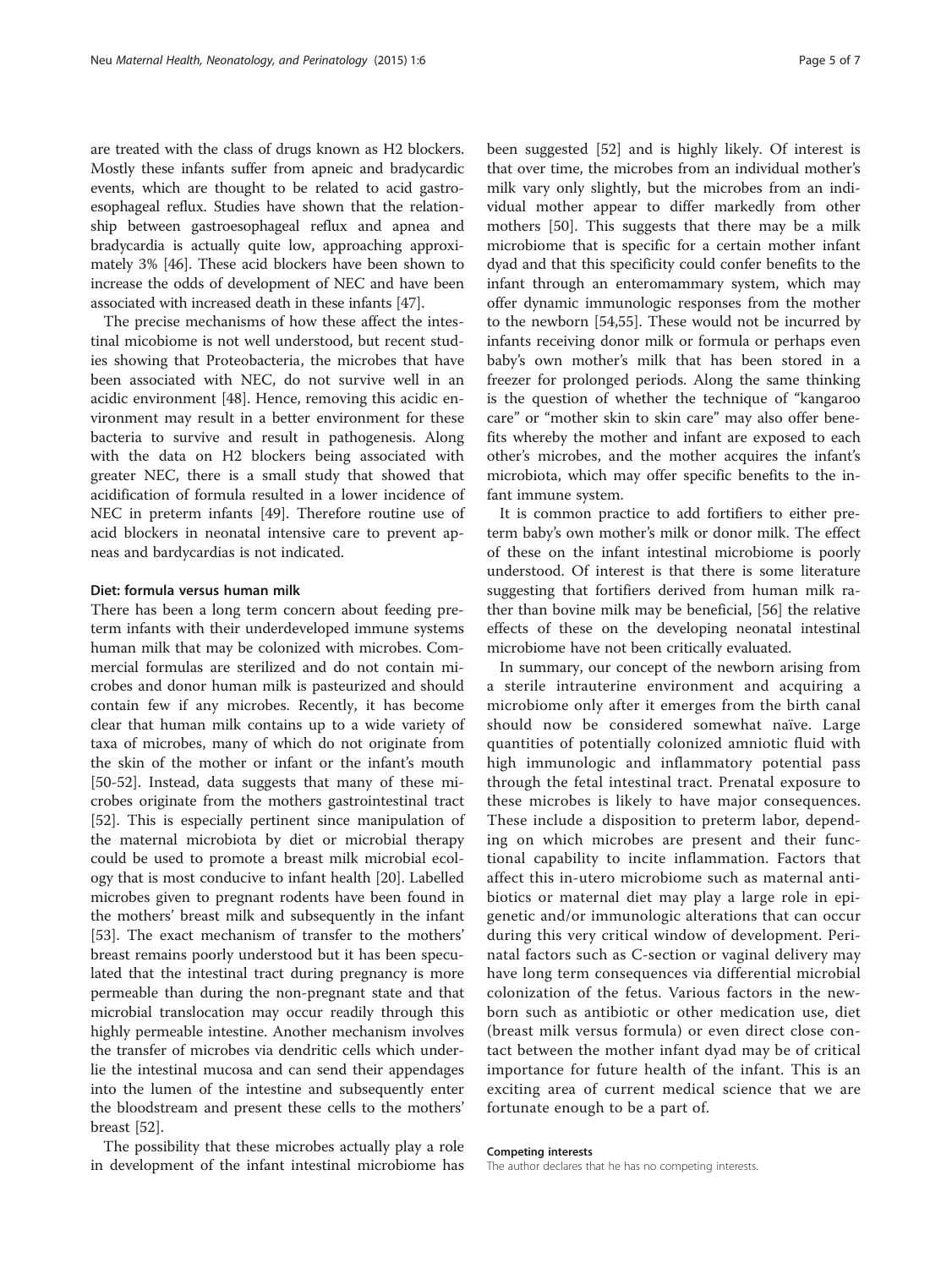#### <span id="page-5-0"></span>Received: 2 October 2014 Accepted: 8 January 2015 Published online: 11 February 2015

#### References

- 1. Funkhouser LJ, Bordenstein SR. Mom knows best: the universality of maternal microbial transmission. PLoS Biol. 2013;11:e1001631.
- 2. Bobitt JR, Ledger WJ. Unrecognized amnionitis and prematurity: a preliminary report. J Reprod Med. 1977;19:8–12.
- Dammann O, Kuban KC, Leviton A. Perinatal infection, fetal inflammatory response, white matter damage, and cognitive limitations in children born preterm. Ment Retard Dev Disabil Res Rev. 2002;8:46–50.
- 4. Dammann O, Leviton A. Inflammation, brain damage and visual dysfunction in preterm infants. Semin Fetal Neonatal Med. 2006;11:363–8.
- 5. Aagaard K, Ma J, Antony KM, Ganu R, Petrosino J, Versalovic J. The Placenta Harbors a Unique Microbiome. Science Translational Medicine. 2014;6:237ra65.
- 6. DiGiulio DB. Diversity of microbes in amniotic fluid. Semin Fetal Neonatal Med. 2012;17:2–11.
- 7. Ardissone AN, de la Cruz DM, Davis-Richardson AG, Rechcigl KT, Li N, Drew JC, et al. Meconium microbiome analysis identifies bacteria correlated with premature birth. PLoS One. 2014;9:e90784.
- 8. Moles L, Gómez M, Heilig H, Bustos G, Fuentes S, de Vos W, et al. Bacterial diversity in meconium of preterm neonates and evolution of their fecal microbiota during the first month of life. PLoS One. 2013;8(6):e66986.
- 9. Han YW, Shen T, Chung P, Buhimschi IA, Buhimschi CS. Uncultivated bacteria as etiologic agents of intra-amniotic inflammation leading to preterm birth. J Clin Microbiol. 2009;47:38–47.
- 10. DiGiulio DB, Romero R, Amogan HP, Kusanovic JP, Bik EM, Gotsch F, et al. Microbial prevalence, diversity and abundance in amniotic fluid during preterm labor: a molecular and culture-based investigation. PLoS One. 2008;3:e3056.
- 11. Jimenez E, Marin ML, Martin R, et al. Is meconium from healthy newborns actually sterile? Res Microbiol. 2008;159:187–93.
- 12. Mshvildadze M, Neu J, Schuster J, Theriaque D, Li N, Mai V. Intestinal microbial ecology in premature infants assessed with non-culture-based techniques. J Pediatr. 2010;156:20–5.
- 13. Goldenberg RL, Culhane JF, Iams JD, Romero R. Epidemiology and causes of preterm birth. Lancet. 2008;371:75–84.
- 14. Romero R, Espinoza J, Gonçalves LF, Kusanovic JP, Friel L, Hassan S. The role of inflammation and infection in preterm birth. Semin Reprod Med. 2007;25:21–39.
- 15. MacDonald PC, Koga S, Casey ML. Decidual activation in parturition: examination of amniotic fluid for mediators of the inflammatory response. Ann N Y Acad Sci. 1991;622:315–30.
- 16. Brace RA, Wolf EJ. Normal amniotic fluid volume changes throughoutpregnancy. Am J Obstet Gynecol. 1989;161(2):382–8.
- 17. Gilbert WM, Brace RA. Amniotic fluid volume and normal flows to andfrom the amniotic cavity. Semin Perinatol. 1993;17:150–7.
- 18. Nanthakumar NN, Fusunyan RD, Sanderson I, Walker WA. Inflammation in the developing human intestine: A possible pathophysiologic contribution to necrotizing enterocolitis. Proc Natl Acad Sci U S A. 2000;97:6043–8.
- 19. Romero R, Hassan SS, Gajer P, Tarca AL, Fadrosh DW, Bieda J, et al. The vaginal microbiota of pregnant women who subsequently have spontaneous preterm labor and delivery and those with a normal delivery at term. Microbiome. 2014;2:18.
- 20. Thum C, Cookson AL, Otter DE, McNabb WC, Hodgkinson AJ, Dyer J, et al. Can nutritional modulation of maternal intestinal microbiota influence the development of the infant gastrointestinal tract? J Nutr. 2012;142:1921–8.
- 21. Yoon B, Park C, Chaiworapongsa T. Intrauterine infection and the development of cerebral palsy. BJOG. 2003;110:124–7.
- 22. Medzhitov R, Schneider DS, Soares MP. Disease tolerance as a defense strategy. Science. 2012;335:936–41.
- 23. Hansen CH, Krych L, Buschard K, Metzdorff SB, Nellemann C, Hansen LH, et al. A maternal gluten-free diet reduces inflammation and diabetes incidence in the offspring of NOD mice. Diabetes. 2014;63:2821–32.
- 24. Tormo-Badia N, Hakansson A, Vasudevan K, Molin G, Ahrne S, Cilio CM. Antibiotic treatment of pregnant non-obese diabetic mice leads to altered gut microbiota and intestinal immunological changes in the offspring. Scand J Immunol. 2014;80:250–60.
- 25. Dominguez-Bello MG, Costello EK, Contreras M, Magris M, Hidalgo G, Fierer N, et al. Delivery mode shapes the acquisition and structure of the initial

microbiota across multiple body habitats in newborns. Proc Natl Acad Sci U S A. 2010;107:11971–5.

- 26. Azad MB, Konya T, Maughan H, Guttman DS, Field CJ, Chari RS, et al. Gut microbiota of healthy Canadian infants: profiles by mode of delivery and infant diet at 4 months. CMAJ. 2013;185:385–94.
- 27. Jakobsson HE, Abrahamsson TR, Jenmalm MC, Harris K, Quince C, Jernberg C, et al. Decreased gut microbiota diversity, delayed Bacteroidetes colonisation and reduced Th1 responses in infants delivered by Caesarean section. Gut. 2014;63(4):559–66.
- 28. Mazmanian SK, Round JL, Kasper DL. A microbial symbiosis factor prevents intestinal inflammatory disease. Nature. 2008;29:620–5.
- 29. Cho CE, Norman M. Cesarean section and development of the immune system in the offspring. Am J Obstet Gynecol. 2013;208:249–54.
- 30. Demehri FR, Barrett M, Ralls MW, Miyasaka EA, Feng Y, Teitelbaum DH. Intestinal epithelial cell apoptosis and loss of barrier function in the setting of altered microbiota with enteral nutrient deprivation. Front Cell Infect Microbiol. 2013;3:105.
- 31. Mai V, Young CM, Ukhanova M, Wang X, Sun Y, Casella G, et al. Neu J Fecal microbiota in premature infants prior to necrotizing enterocolitis. PLoS One. 2011;6:e20647.
- 32. Mai V, Torrazza RM, Ukhanova M, Wang X, Sun Y, Li N, et al. Distortions in development of intestinal microbiota associated with late onset sepsis in preterm infants. PLoS One. 2013;8:e52876.
- 33. Claud EC, Keegan KP, Brulc JM, Lu L, Bartels D, Glass E, et al. Bacterial community structure and functional contributions to emergence of health or necrotizing enterocolitis in preterm infants. Microbiome. 2013;1:20.
- 34. Clark RH, Bloom BT, Spitzer AR, Gerstmann DR. Reported medication use in the neonatal intensive care unit: data from a large national data set. Pediatrics. 2006;117:1979–87.
- 35. Cotten CM, Taylor S, Stoll B, Goldberg RN, Hansen NI, Sánchez PJ, et al. Prolonged duration of initial empirical antibiotic treatment is associated with increased rates of necrotizing enterocolitis and death for extremely low birth weight infants. Pediatrics. 2009;123:58–66.
- 36. Alexander VN, Northrup V, Bizzarro MJ. Antibiotic exposure in the newborn intensive care unit and the risk of necrotizing enterocolitis. J Pediatr. 2011;159(3):392–7.
- 37. Greenwood C, Morrow AL, Lagomarcino AJ, Altaye M, Taft DH, Yu Z, Newburg DS, Ward DV, Schibler KR. Early empiric antibiotic use in preterm infants is associated with lower bacterial
- 38. Fricke WF. The more the merrier? Reduced fecal microbiota diversity in preterm infants treated with antibiotics. J Pediatr. 2014;165:8–10.
- 39. Zeissig S, Blumberg RS. Life at the beginning: perturbation of the microbiota by antibiotics in early life and its role in health and disease. Nat Immunol. 2014;15:307–10.
- 40. Ng KM, Ferreyra JA, Higginbottom SK, Lynch JB, Kashyap PC, Gopinath S, et al. Microbiota-liberated host sugars facilitate post-antibiotic expansion of enteric pathogens. Nature. 2013;502:96–9.
- 41. Stecher B. Finding a sugary foothold: how antibiotics pave the way for enteric pathogens. Cell Host Microbe. 2013;14:225–7.
- 42. Didier C, Streicher MP, Chognot D, Campagni R, Schnebelen A, Messer J, et al. Late-onset neonatal infections: incidences and pathogens in the era of antenatal antibiotics. Eur J Pediatr. 2012;171:681–7.
- 43. Shah P, Nathan E, Doherty D, Patole S. Prolonged exposure to antibiotics and its associations in extremely preterm neonates–the Western Australian experience. J Matern-Fetal Neo M. 2013;26:1710–4.
- 44. Stoll BJ, Hansen N. Infections in VLBW infants: studies from the NICHD Neonatal Research Network. Semin Perinatol. 2003;27:293–301.
- 45. Hyman PE, Clarke DD, Everett SL, Sonne B, Stewart D, Harada T, et al. Gastric acid secretory function in preterm infants. J Pediatr. 1985;106:467–71.
- 46. Di Fiore J, Arko M, Herynk B, Martin R, Hibbs AM. Characterization of cardiorespiratory events following gastroesophageal reflux in preterm infants. J Perinatol. 2010;30:683–7.
- 47. Terrin G, Passariello A, De Curtis M, et al. Ranitidine is associated with infections, necrotizing enterocolitis, and fatal outcome in newborns. Pediatrics. 2012;129:e40–5.
- 48. Duncan SH, Louis P, Thomson JM, Flint HJ. The role of pH in determining the species composition of the human colonic microbiota. Environ Microbiol. 2009;11:2112–22.
- 49. Carrion V, Egan EA. Prevention of neonatal necrotizing enterocolitis. J Pediatr Gastroenterol Nutr. 1990;11:317–23.